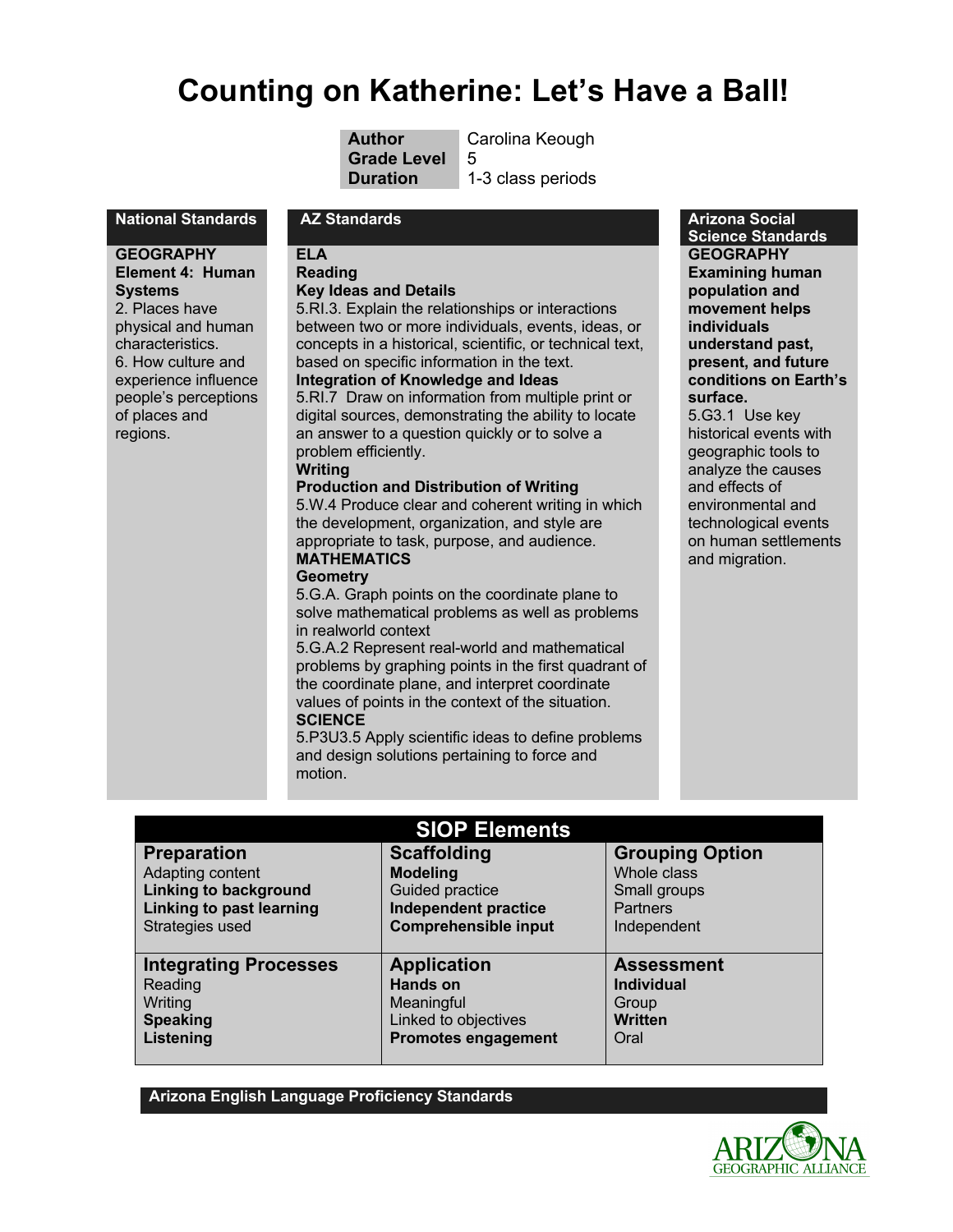# **Grade 5**

### **Basic**

### **Listening and Reading**

Standard 1 By the end of each language proficiency level, an English learner can construct meaning from oral presentations and literary and informational text through grade appropriate listening, reading, and viewing.

B-1: determine the central idea (in informational text) and theme (in literary text) and explain how they are supported by key details.

B-2: recount a text including specific details and information.

Standard 2 By the end of each language proficiency level, an English learner can determine the meaning of words and phrases in oral presentations and literary and informational text.

B-1: determine the meaning of frequently occurring academic and content-specific words and phrases.

### **Speaking and Writing**

Standard 4 By the end of each language proficiency level, an English learner can construct grade appropriate oral and written claims and support them with reasoning and evidence. B-1 express an opinion on a topic or text.

B-2: supply a reason that supports the opinion and is based on some textual evidence. B-4: provide a concluding statement to an opinion.

Standard 5 By the end of each language proficiency level, an English learner can adapt language choices to purpose, task, and audience when speaking and writing.

B-2: use grade-appropriate general academic and content specific words, phrases, and expressions with developing control.

# **Overview**

"When will I ever use math in real life?" This lesson will show students how a little girl grew up to use math to save NASA astronauts and how they can use math, along with the power of observation to make math come alive!

# **Purpose**

In this lesson students will learn the basics of a parabola. Students will also learn how collaboration can solve problems and how one person can make a difference in the lives of others by using principles found in everyday math and science.

# **Key Vocabulary**

**arc:** a smooth curving line

**calculate:** to use mathmatics to solve problems **computer:** name for a person that did mathematics for NASA a long time ago

**launch:** to send a rocket into air or space

**mathematician:** a person who is trained in the study of numbers and calculations

**parabola:** a type of curve, such as the path of something that is tossed up in the air and comes down in a different place

**segregated:** to keep people physically apart from each other based on race

**variable**: able to be changed or adapted

**yearn:** to really want something

### **Math Idioms:**

- o count on me
- o counting on
- o back to square one
- $\circ$  on cloud nine

# **Materials**

- Copy of *Counting On Katherine* by Helaine Becker
- Sentence starters for students
- Vocabulary cards.
- Variety of balls
- Clipboards
- Graph paper
- Slo-Mo video on phone (optional)
- Idiom Detective worksheets
- KWLE Chart
- My Predictions worksheet
- Sentence Stems
- Out of This World Vocabulary! worksheet
- Vocabulary Test
- Somebody Wanted But So Then worksheet
- Vocabulary Cards
- Counting on Katherine Assessment

# **Objectives**

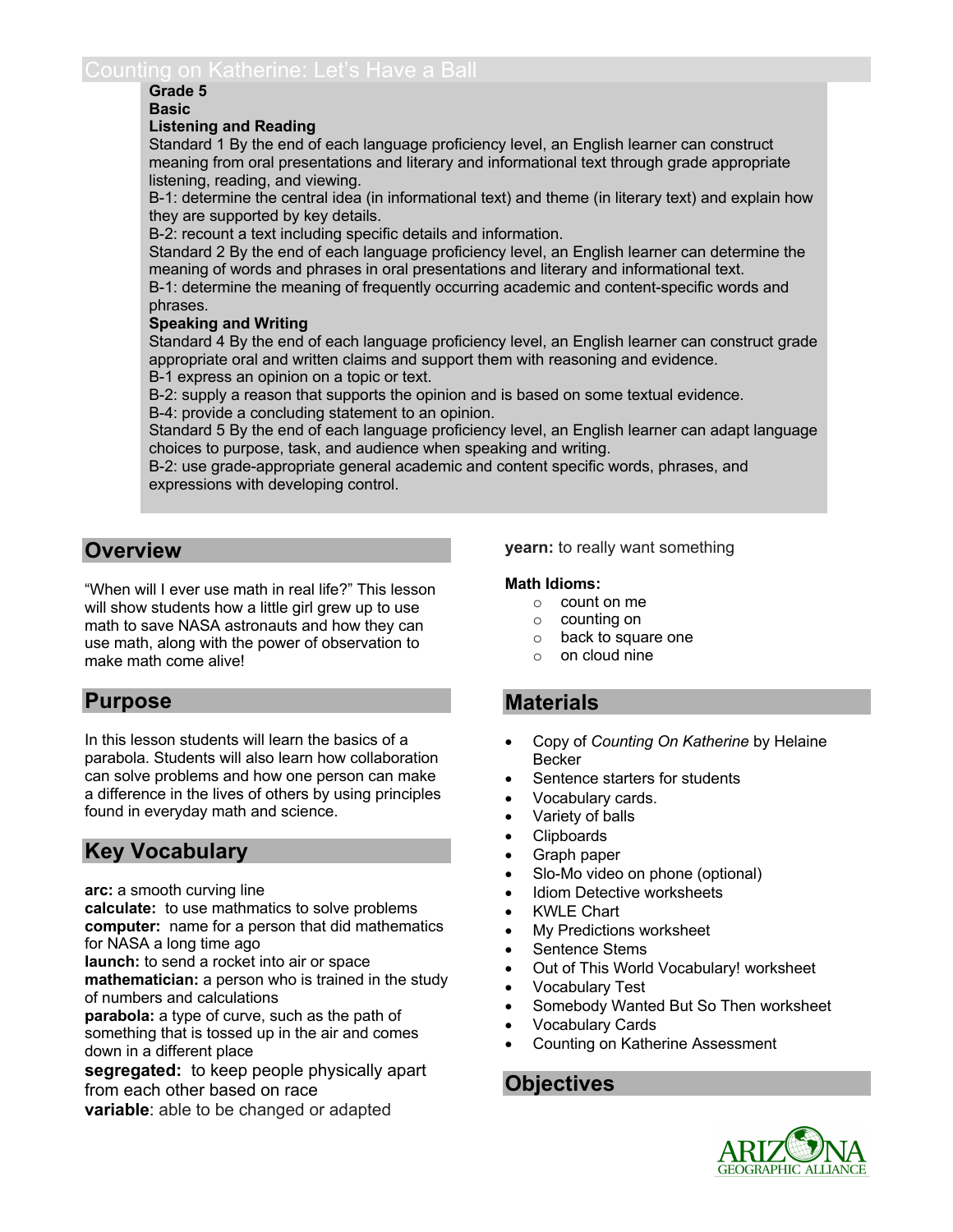### The student will be able to:

- 1. Define parabola and its the basic shape.
- 2. Define and use common math idioms.
- 3. Explain how one person makes a difference.
- 4. Explain what a geographer does.

# **Procedures**

# **SESSION ONE**

# **Engage:**

1. Ask students to share what they already know about space travel, NASA, and any names of people they may know involved in space travel. **(Preparation: Linking to Background)**

# **Explore:**

- 1. Write what they say on a KWLE class chart (Know, Wonder, Learned, Evidence)
- 2. Read the book *Counting on Katherine* to the students. **(Integrating Process: Listening)**
- 3. Break students into groups of three*.* Distribute a set of sentence starters to each group. (Select a student to cut each one or precut them for students.)
- **4.** Demonstrate how to use the sentence frames by modeling an example. "I was surprised that Katherine skipped grades in school." **(Scaffolding: Modeling)** Have students take turns using the sentence starters, round robin style, as they share what they learned from the book. **(Integrating Process: Speaking)**
- 5. Distribute the Somebody Wanted But So Then to students and have them complete the form on Katherine Johnson. Then have students write a summary of the text so that it includes details from the top part of the worksheet.
- 6. When most students are done, go back to the KWLE and add information they learned.

# **SESSION TWO**

# **Explain:**

- 1. Distribute pretest for vocabulary to students and have them identify their level of familiarity with the words. **(Preparation: Linking to past learning)**
- 2. Model for students Total Physical Response motion for each word. (arc- swing an arc with your arm; calculate- tap finger on palm of hand to mimic using a calculator; computer- point to self as a person that can do math; launchmake hand into a rocket shape and shoot up in the air; mathmatician- use pointer finger to point to your brain; parabola- swing arm in an

arcing motion several times; segregated- place palms together and then move hands apart; variable- move hands in a weighing motion (like scales); yearned- move hands to heart and look longingly into space. **(Scaffolding: Comprehensible Input, Application: Promotes engagement)**

3. Discuss and define the idioms with students. Have students fill out the Idiom Detective worksheets by drawing what it sounds like and what it actually means. **(Scaffolding: Comprehensible Input, Application: Hands on)**

# **SESSION THREE**

# **Elaborate:**

- 1. Return to the page in the book where Katherine was experimenting with the ball. Discuss what Katherine was doing.
- 2. Distribute My Prediction worksheets to each group.Have the students predict the shape the ball will make when they throw it in the air. (Remind students about the vocabulary words **parabola** and **arc**.)
- 3. Discuss other **variables** that they could take into account. (How high they throw the ball, how fast they throw it, how slow, etc.)
- 4. Encourage students to make a prediction of the shape the arc will take when they throw the ball using one of the variables on the paper before they throw the ball. Then instruct students to draw the shape that was made below their prediction. Have students draw and label their prediction.
- 5. Take students outdoors and the teacher will model throwing the ball. Students will draw the shape that the ball made in the air. Direct students to meet with their group and decide on variables and predict the shape each arc will take. Have them stand away from the other groups. Students need enough room so that they don't hit another group.
- 6. Allow students time to conduct their experiments. (Optional: Use the slow-mo mode on a phone and video the experiments.) **(Scaffolding: Independent Practice; Application: Hands On)**
- 7. Return to the clasroom. Group the students to review the data and their findings.
- 8. Debrief by asking the following questions: What variables did you change? What was the result? Did the shape change? What caused the change, if there was one? What are other variables that could be changed. **(Integrating Process: Speaking)**

# **Evaluate:**